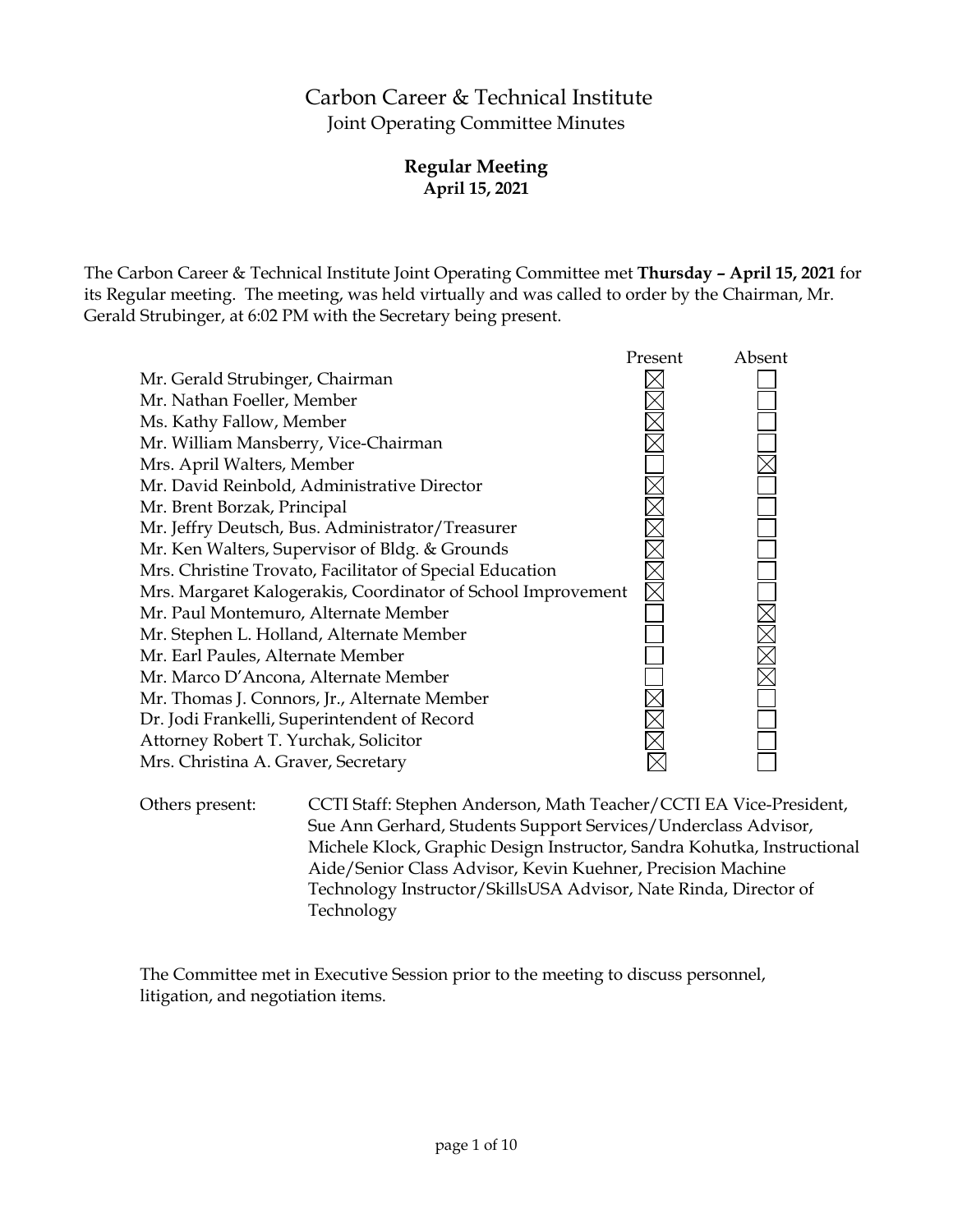#### **Approval of Minutes**

A. MOTION by Ms. Fallow, SECONDED by Mr. Mansberry to approve the Minutes of the March 18, 2021 Regular Meeting.

VOTE: YES - 5 NO - 0 ABSENT - 0 ABSTENTIONS - 0

Motion carried.

### **Public Comment**

- Stephen Anderson, CCTI Math Teacher and CCTI Education Association Vice-President shared the following:
	- o Staff and students at CCTI have been working hard as the third quarter has come to an end. In addition to our usual curriculum, the faculty has been helping prepare students for the SkillsUSA and HOSA competitions, AP exams, and the upcoming NOCTI exams. Despite the challenges of this school year, several cosmetology students have met the requirement for hours of clinical time and gained their certifications including Kim Chen (LASD Senior), Emily Highland (JTASD Senior) and Peyton Burns (PVSD Senior). Peyton is currently on co-op. The EA congratulates all of these students, as well as Mrs. Walck, their instructor. The Marketing and English departments collaborated this month to help the marketing students participate in mock interviews.
	- o CCTI EA Executive team members and school administration as well as Dr. Frankelli, our superintendent of record, met on the 8th to discuss staff concerns and seek clarifications. It was a productive meeting and we look forward to continuing with these monthly discussions. We are glad to see progress on so many fronts.
- Student e-mails were read expressing their interest in administration considering a more formal graduation ceremony.

# **Approval of Treasurer's Report (March 2021)**

A. MOTION by Mr. Mansberry, SECONDED by Mr. Foeller to approve the Treasurer's Report for March 2021 showing a final balance of \$7,129,246.75 in the General Fund, and \$76,095.06 in the Student Activities Account.

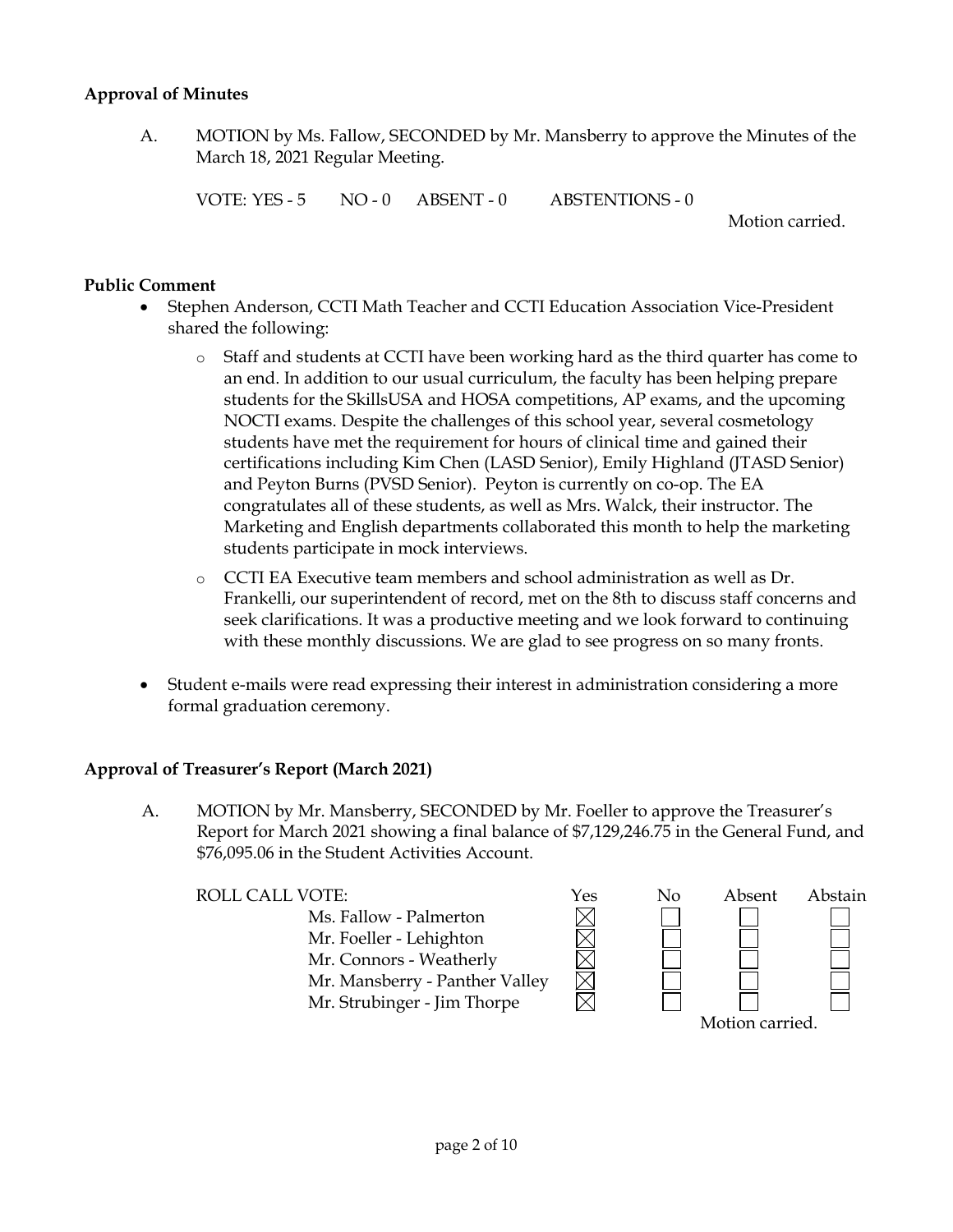#### **Approval of Payment of Bills**

A. MOTION by Mr. Mansberry, SECONDED by Ms. Fallow to approve Payment of Bills - General Fund and Other Accounts.

ROLL CALL VOTE:<br>
Ms. Fallow - Palmerton<br>
Mr. Foeller - Lehighton<br>
Mr. Connors - Weatherly Ms. Fallow - Palmerton Mr. Foeller - Lehighton Mr. Connors - Weatherly Mr. Mansberry - Panther Valley Mr. Strubinger - Jim Thorpe Motion carried.

#### **Administrative Reports**

- A. Director's Report Mr. Dave Reinbold, Administrative Director
	- Michele Klock, Graphic Design Instructor
		- o Graphic Design students currently learning about environmental graphic design, which incorporates branding into interior and exterior spaces. It includes exhibit design, the branding buildings and spaces, and wayfinding/navigation. Environmental Graphic Design is used in hospitals, sporting venues, office complexes, shopping malls, school campuses, etc. Its goal is to improve and enhance the overall experience of visitors and people who use the building.
		- o As part of their studies, students are applying the skills and concepts they are learning to some of the spaces in and around CCTI. The ongoing project includes redesigning the light post banners located around the school grounds and tying the updated look into the bulletin boards located outside of the technical area labs.
		- o Goal was to update the more traditional looking signage and create something with a modern feel that reflects the technical training and current real-world skills our students develop. Each student created their own concept and Pantone color scheme using Adobe Illustrator. They tested their layouts by overlaying them on a photo of the existing banners using Adobe Photoshop, to give them a better idea of the overall scale and how the banners will look in place. It also helped them to see how our color selections will blend in or stand out from their surroundings, and also how a clean layout can have more visual impact.
		- o The concept selected to be used was designed by Caylee Strohl, a freshman from the Palmerton Area School District. Students will now expand on Caylee's design to create signage for the bulletin boards outside of each technical area.
		- o As an opportunity to apply wayfinding concepts to a real-world example, the class conducted a walk through the building to evaluate its navigation signage. Students analyzed where the signs are placed, if or how they stand out to someone passing by, what items are listed on the signs, and if the directions are clear and organized. Students then created their own signage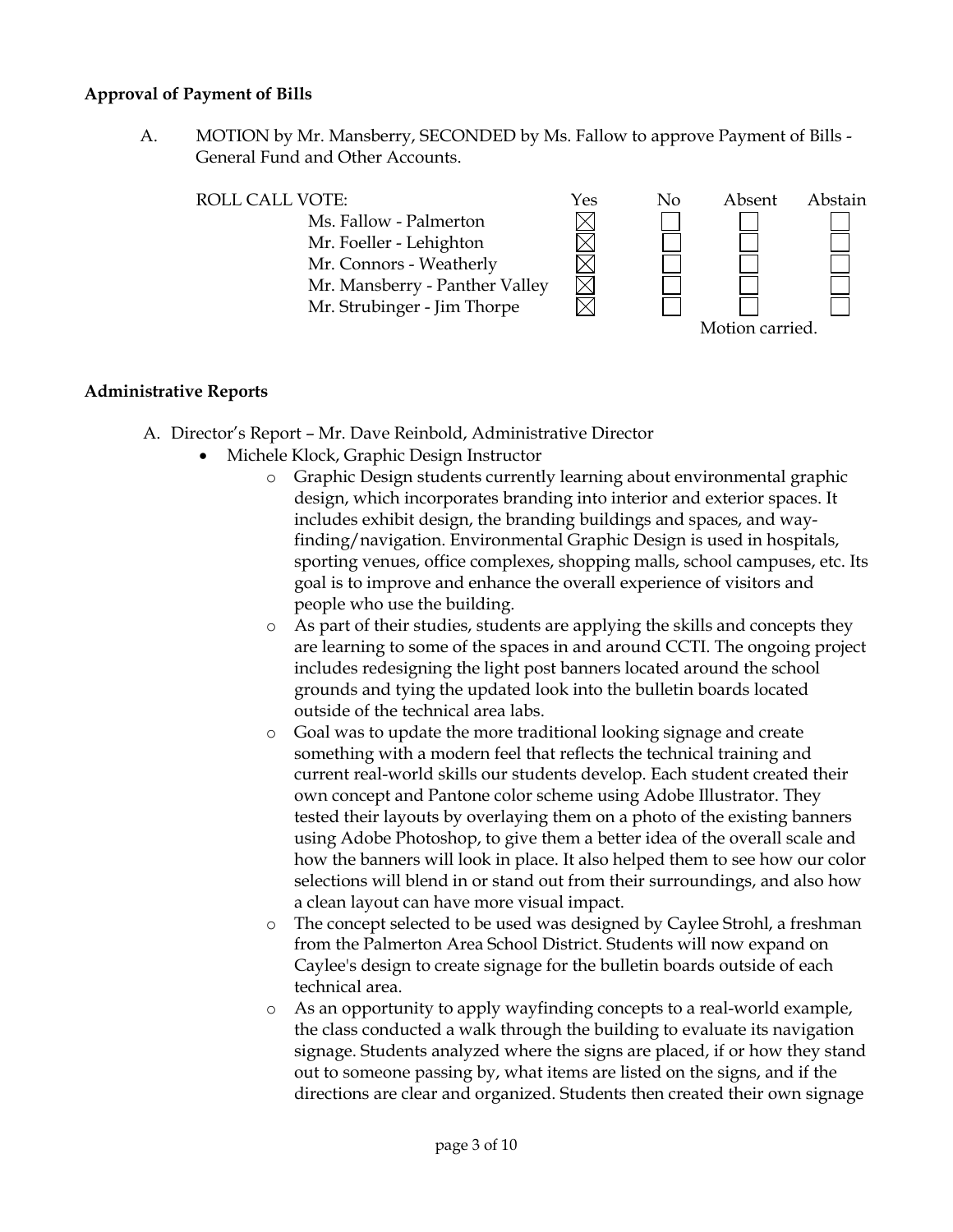concepts to allow users to navigate the building efficiently and simplify the layout of the building for new students, visitors, and other users.

- Kevin Kuehner, SkillsUSA Advisor
	- o Gave a special thanks to competitors, advisors, and teachers for their role in making SkillsUSA virtual happen this year. With the collaboration of other school districts in District 1, students, advisors and teachers came together to run the first ever District 1 SkillsUSA virtual competition.
	- $\circ$  CCTI had approximately 30 district competitors with 8 gold, 6, silver and 1 bronze recipient. Gold medal students secured their spot for state competition. Additional students from many of the technical areas competed in direct to state competitions. Some of these competitions were soft skill and team event competitions as well as technical competitions.
	- o CCTI had approximately 30 competitors at the state level.
	- o A virtual awards ceremony took place this morning at 10:00 a.m. announcing the following medal winners:

Gold Medal Winners:

- Medical Assisting Sherry Nametko (LASD Health Medical Junior)
- Promotional Bulletin Board Team of Tanner Lux (JTASD Marketing Sophomore), Montanna Costenbader (PASD Marketing Sophomore), and Kelsey Mehlig (WASD Marketing Sophomore)

Silver Medal Winners:

- CNC Technician Colby Haydt (PASD Precision Machine Freshman)
- T-shirt Design Samantha Nenscel (PASD Graphic Design Junior)
- Welding Sculpture Kyle Kuzan (JTASD Welding Junior)

Bronze Medal Winners:

- Basic Health Care Eliana Brazil (PASD Health Medical Sophomore)
- CNC Milling Garrett Balliet (PASD Precision Machine Freshman)
- CNC Turning Matthew Kuznicki (LASD Precision Machine Junior)
- Related Technical Math Kyle Burbage LASD Precision Machine Senior)
- o Shared a special thank you to our technical staff of Mr. Nate Rinda and Ms. JamiLynn McFarland for their role, as well as some of our office and support staff for proctoring. Also gave a special thank you to Mr. Reinhold, Mr. Borzak and the JOC for allowing our students to participate in the first ever Pennsylvania Virtual SkillsUSA competition.
- Mr. Reinbold reported that CCTI received a Supplemental equipment grant in the amount of \$36,000. Two (2) new fryers for the culinary arts program, a bladder scanner for health medical, and a downdraft table for welding were purchased.
- We will be receiving an additional \$160,000 through the GEER funding.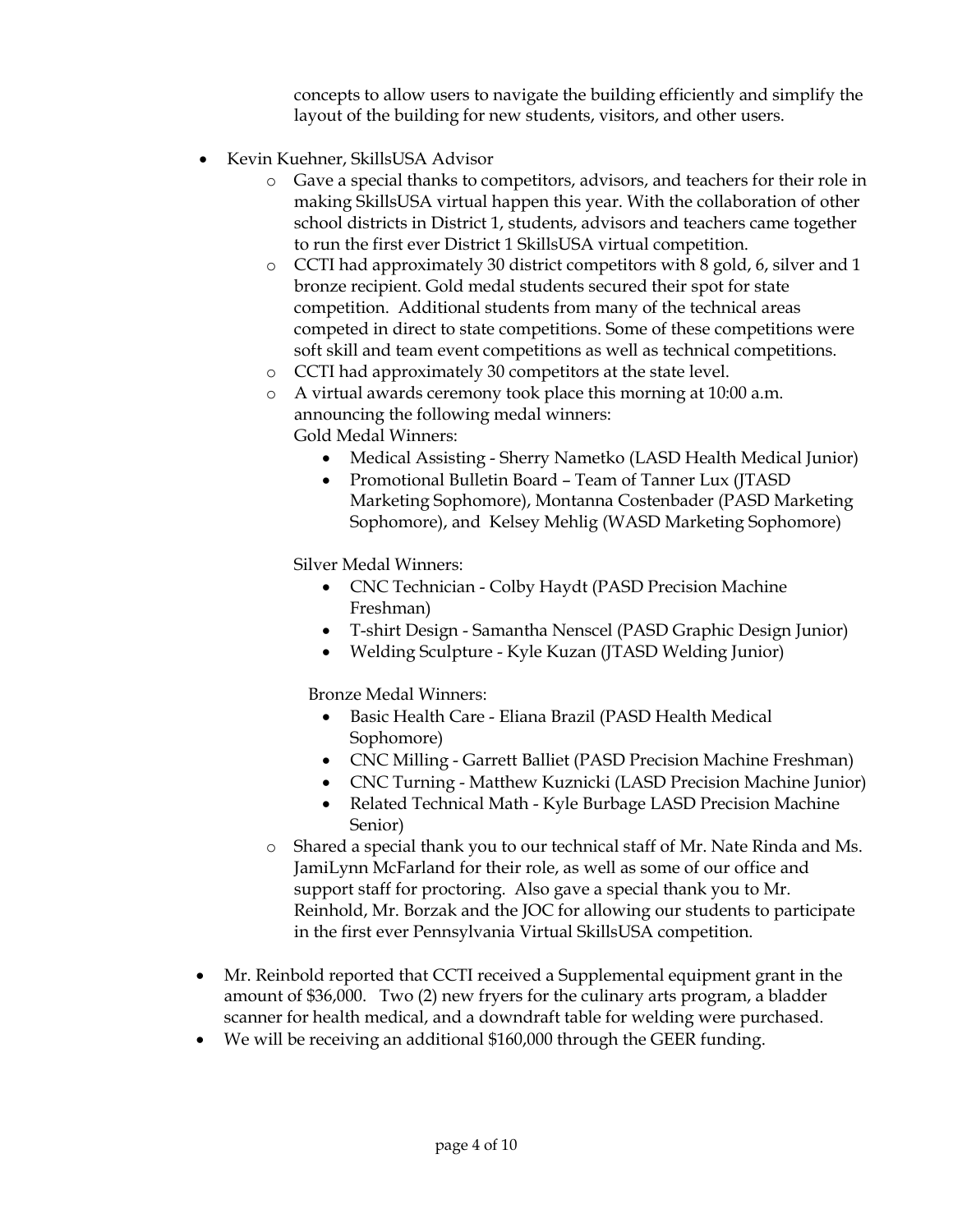- B. Principal's Report Mr. Brent Borzak
	- 2020-2021 school year entered the fourth marking period. All CCTI staff continue to do a great job instructing virtually and in person.
	- Spring OAC meetings are now complete.
	- Graduation plans at CCTI are now set and approved as well as the CCTI Prom.
	- All staff are prepping for the new delivery model at CCTI. Guidance and administration are currently building next year's schedule. In-service trainings are getting set for staff for this and next year's in-services.
	- Recognized Mrs. Lisa Walck, new Cooperative Education Coordinator. She has taken on her role very enthusiastically and is doing a great job.
	- Recognized Mr. Steve Anderson and thanked him for his role as union representative. Steve has been wonderful to work with one-one-one and in a group setting.
	- Recognized instructional aides for all of their hard work, stepping in and assisting teachers wherever and whenever needed.
	- Regarding the SkillsUSA competitors, Mr. Borzak recognized the hard work put in by Mrs. Maritza Reinbold, Instructional Aide and Mrs. Stephanie Gombert, Health Medical Instructor.
	- Mr. Reinbold recognized Mr. Borzak for his continued work and thanked Dr. Jodi Frankelli, PASD Superintendent and Mrs. Paula Husar, PASD High School Principal for their cooperation and assistance as CCTI prepares its new delivery model.
- C. Business Administrator's Report Mr. Jeffry P. Deutsch, Business Administrator
	- Nothing new to report at this time.
- D. Building and Grounds Report Mr. Ken Walters, Supervisor of Buildings and Grounds
	- Nothing new to report at this time.
- E. Facilitator of Special Education Report Mrs. Christine Trovato, Facilitator of Special Education
	- Special Population Numbers
		- o Special Education Students 85 students with IEPs
		- $\circ$  Full time 59
		- o Half time 26
		- $O$  FLEX 1
		- o Section 504 Plan students total # 27
		- o Homeless Students 1
		- o English Language Learners 3
		- o Gifted 2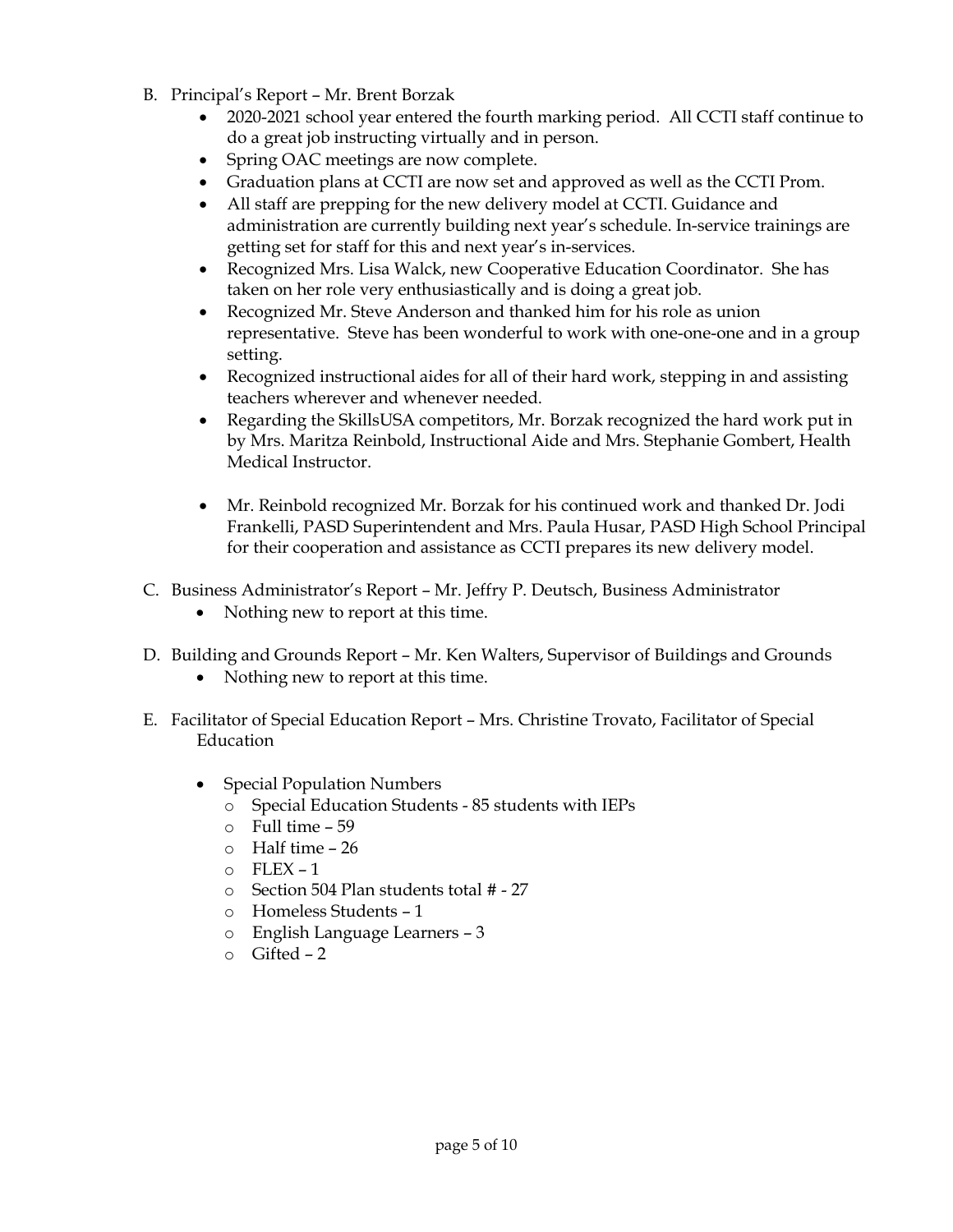• Transition Meetings

Transition Meetings for students with IEPs and 504 Plans will take place beginning April 14th-Mid May.

- o Student and families will meet Technical Instructors
- o IEPs and/or 504 Plans will be reviewed and revised to reflect the transition to CCTI
- o Student strengths and needs are shared to allow CCTI team to prepare for needed supports and services.
- Informational Purposes

How do special education students benefit from CTE?

- o Higher graduation rates
- o Increases employability skills
- o Develops independent living skills
- o Develops and improves personal/people skills
- o Increases workplace skills
- o Increased academic achievement
- o Increased college/career readiness
- Moving Forward: May: Trauma Informed Trainings
- F. Technology Report Mr. Nate Rinda, Director of Technology
	- GED Testing site updates.
	- Order from early July 2020 160 Chromebooks, 4 carts, 4 wireless network printers, 160 additional AC adapters. Started setting up for next school year.
	- Additional (10) 14" Chromebooks for staff and special education support. Set up complete.
	- Additional (24) Perkins Grant 14" HP Chromebooks Began set up.
	- Technical support and assistance with NOCTI online testing.
	- Technical support and assistance with SkillsUSA.
	- Continued support/training to staff and students with Google Suite and all technology needs.
- G. Superintendent of Record Report Dr. Jodi Frankelli, Palmerton Area School District Superintendent
	- Nothing to report at this time.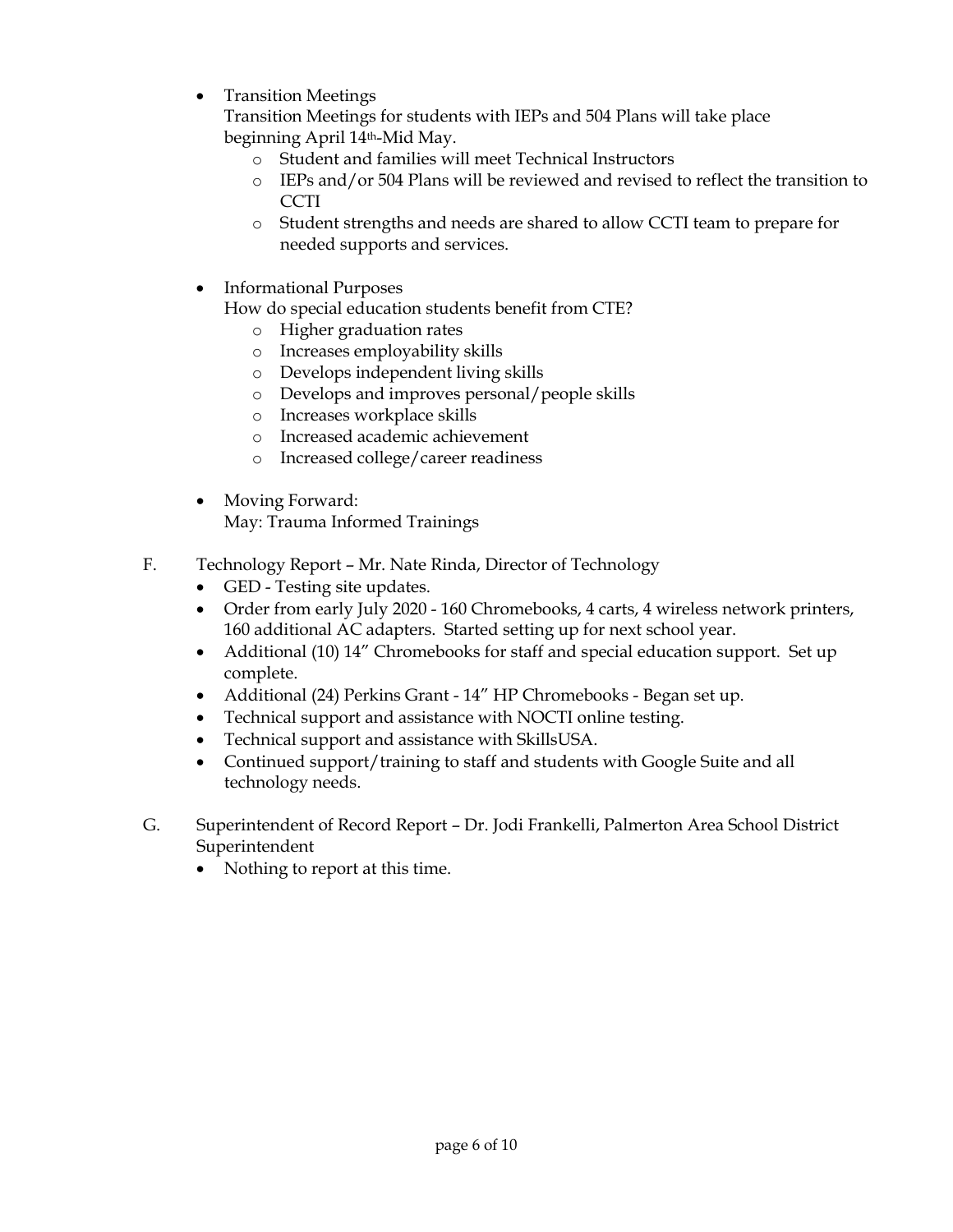#### **Items of Business**

#### *Personnel*

MOTION by Mr. Mansberry, SECONDED by Mr. Foeller that the following motions be approved:

#### **Teacher Mentor Appointed**

A. to appoint Michele Klock Teacher Mentor (Michael Gower) for the period of April 16, 2021 through September 2021 at the pro-rated established stipend of \$750.00.

#### **Adult Education Instructors Approved**

B. to approve the following individuals as Adult Education Instructors on an as needed basis, at a salary of \$21.00-\$25.00 per hour effective April 16, 2021 through April 2022:

> Autumn Frey Michele Dominic Tammy Marshall Harold Resh

#### **Substitute Approved**

- C. that the below listed individual be approved to substitute for the 2020-2021 school year at the established rate, as follows:
	- Emily Shaffer Teacher, Instructional Aide

Ms. Fallow - Palmerton Mr. Foeller - Lehighton Mr. Connors - Weatherly Mr. Mansberry - Panther Valley Mr. Strubinger - Jim Thorpe



#### *Education*

NONE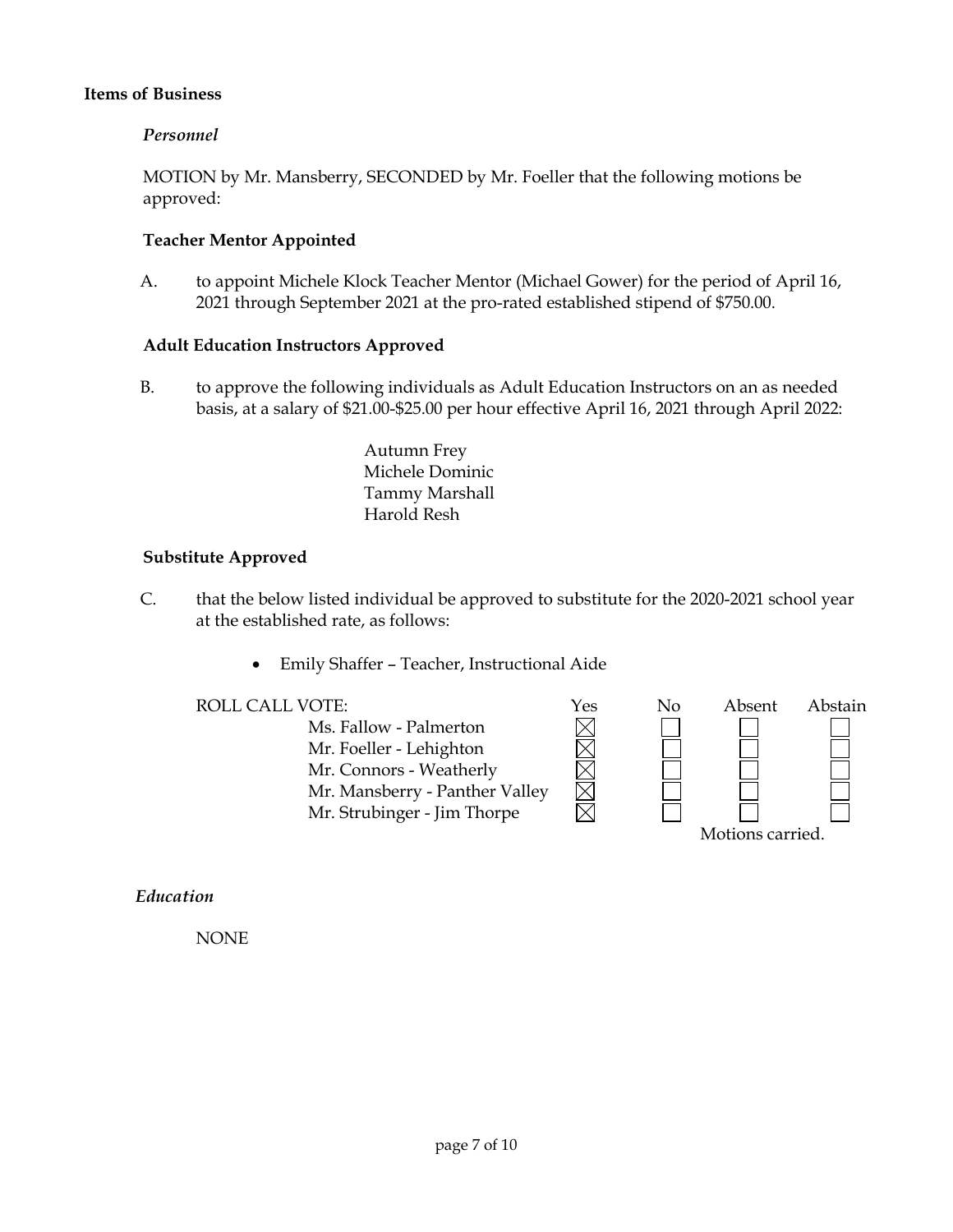## *Budget & Finance*

MOTION by Mr. Mansberry, SECONDED by Ms. Fallow that the following motions be approved:

#### **2021-2022 Proposed Operating Budget for the CCTI Adult Education Program Approved**

A. to approve the 2021-2022 Proposed Operating Budget for the CCTI Adult Education Program, calling for receipts and expenditures in the amount of \$130,276.

### **2021-2022 Proposed Operating Budget for the Carbon Alternative High School Diploma Program Approved**

B. to approve the 2021-2022 Proposed Operating Budget for the Carbon Alternative High School Diploma Program, calling for receipts and expenditures in the amount of \$300,000.

# **Tuition Rate Approved**

- C. to approve the Tuition Rate for the Carbon Alternative High School Diploma Program at the rate of \$10,000 per year for the 2021-2022 fiscal year.
	- Note: Tuition payments based on participation fund the program. The daily rate will be \$50.00.

VOTE: YES - 5 NO - 0 ABSENT - 0 ABSTENTIONS - 0 Motions carried.

# *Buildings & Grounds*

NONE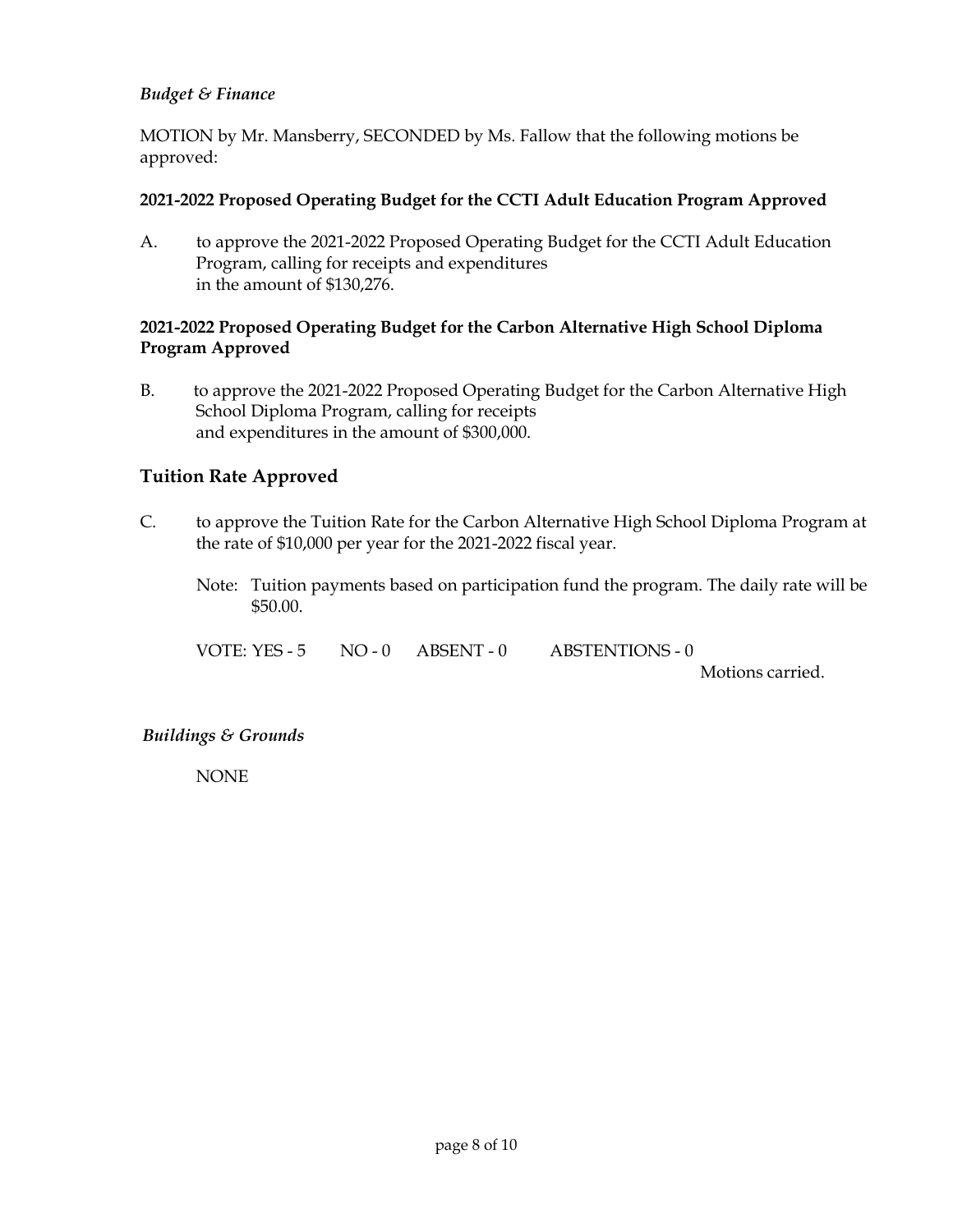### *Administrative*

### **Authorization for Principal to Name Salutatorian and Valedictorian Approved**

A. MOTION by Mr. Mansberry SECONDED by Mr. Foeller to authorize the Principal to name the CCTI 2021 Salutatorian and Valedictorian based on their class ranking through April 9, 2021.

 $\boxtimes$ Ms. Fallow - Palmerton Mr. Foeller - Lehighton  $\boxtimes$ Mr. Connors - Weatherly Mr. Mansberry - Panther Valley Mr. Strubinger - Jim Thorpe



#### **Revised Health & Safety Reopening Plan Approved**

B. MOTION by Mr. Mansberry SECONDED by Ms. Fallow to approve the revised Health & Safety Reopening Plan with the following up-date:

#### **How will you accommodate staff who are uncomfortable to return?**

Staff will have the opportunity to request additional accommodations in the building which will be considered on a case by case basis.



#### **Reports**

#### **Foundation Report Accepted**

A. MOTION by Mr. Mansberry SECONDED by Mr. Foeller to accept the Carbon Career & Technical Institute Foundation Report, as presented.

Note: The balance in this account stands at \$1,369.41.

VOTE: YES - 5 NO - 0 ABSENT - 0 ABSTENTIONS - 0

Motion carried.